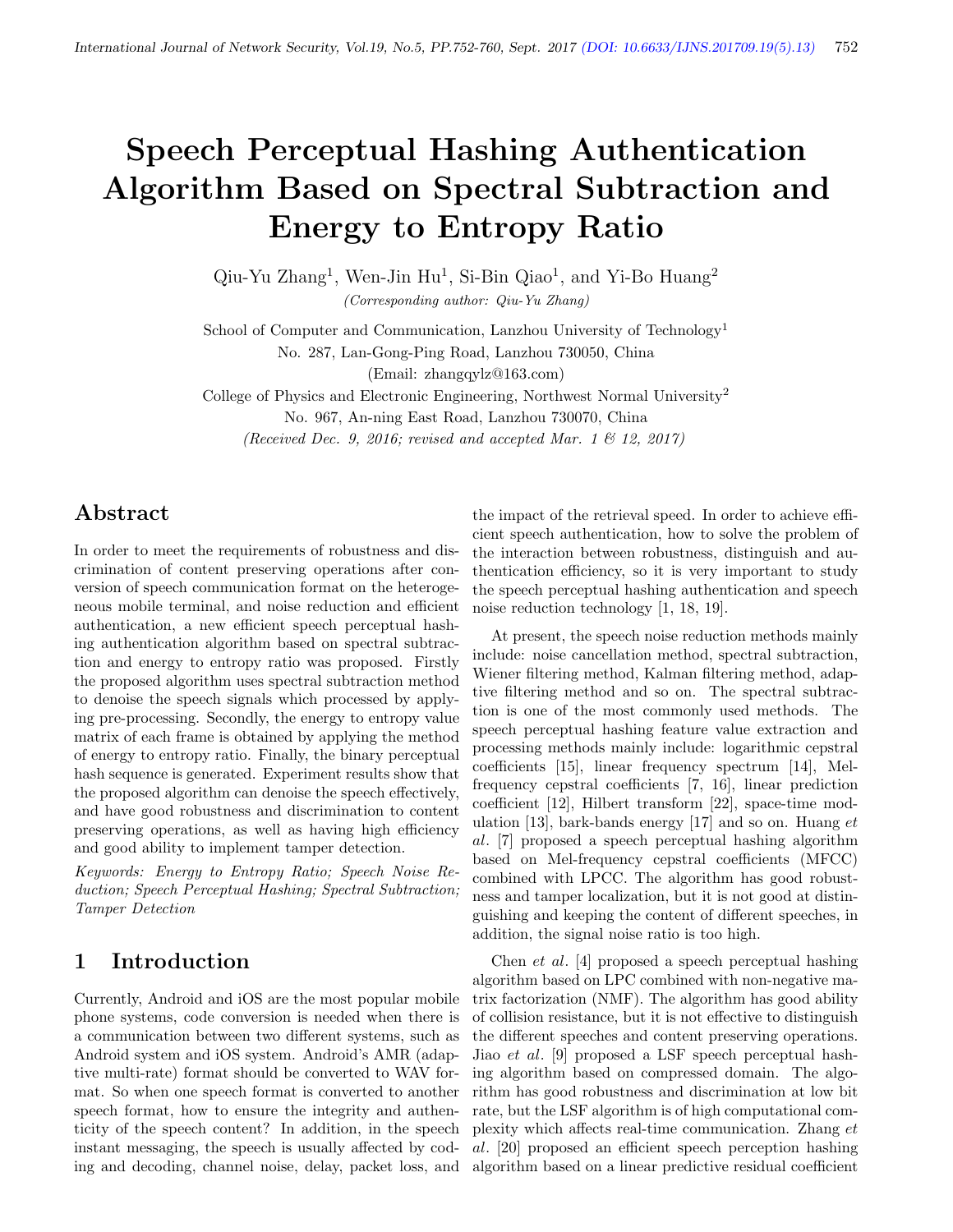(LPR) of LP analysis combined with G.729 coding. The algorithm has good robustness, discrimination and high efficiency, but its robustness is poor when the signal noise ratio is low. Jiao et al. [8] proposed a speech perception hashing algorithm for the LSP parameterization of speech, which uses the discrete cosine transformation to extract the final characteristic parameters. The algorithm has a good compactness, randomicity and collision resistance, but the extraction efficiency is not high.

Chen et al. [2] proposed a speech perception hashing algorithm, which conducts NMF operation on the matrix of the wavelet coefficients based on the wavelet transformation, and gets the hash value finally. Although the algorithm has good robustness in all kinds of content preserving operations, but its processing efficiency is low. Deng et al. [5] proposed a hashing algorithm which extracts perceptual feature value based on spectrum energy and divides the audio signal into 33 equal frequency subbands, and the energy of each sub-band is further processed by frequency time filter to get higher robustness to noise and channel distortion, each sub-band energy is represented by 2 bits to obtain the hash value after processing, but the performance is not good at low signal noise ratio (SNR). Huang et al. [6] proposed a speech perceptual hashing algorithm based on the improved LPC. The algorithm has good effect on the robustness and the sensitivity of the malicious attacks, and the authentication efficiency is high, but the effect is not very good in distinguishing and keeping the content of different speeches. Li et al. [10] proposed a speech perceptual hashing algorithm based on modified discrete cosine transform (MDCT) correlation coefficients combined with NMF. Although the algorithm has good robustness of content preserving operations, but the performance is poor in hashing extraction and matching authentication. Li et al. [11] proposed a speech perception hashing algorithm based on MFCC correlation coefficients combined with pseudo random sequences. The algorithm has good robustness, discrimination and security, but its collision resistance is poor and performance at the low signal noise ratio is not good. Chen et al. [3] proposed a speech perceptual hashing algorithm based on cochlea and cross recursion, which reduces dimensions by using NMF. The algorithm has good robustness, but the authentication efficiency is low.

In order to solve the problems above, we present an efficient perceptual hashing based on spectral subtraction and energy to entropy ratio for speech authentication after analyze the data that used spectral subtraction and without applying spectral subtraction. The proposed algorithm can solve the problem of the mutual influence between the robustness of content preserving operations, discrimination and authentication efficiency when the AMR format speech converted to WAV format. Firstly, preprocessing of the speech signal is performed after format conversion of the proposed algorithm. And then the spectral subtraction is used to denoise the speech signal. Secondly, the energy entropy ratio parameter matrix of each frame is calculated by using energy to entropy

ratio, and the final binary perceptual hashing sequence is generated. Finally, the hashing matching is performed by calculating the hashing number, and the integrity of the speech content is realized perfectly.

The rest of this paper is organized as follows. Section 2 describes the basic theory of spectral subtraction for noise reduction and energy to entropy ratio. A detailed Speech Perceptual Hashing Authentication scheme is described in Section 3. Subsequently, Section 4 gives the experimental results as compared with other related methods. Finally, we conclude our paper in Section 5.

# 2 Problem Statement and Preliminaries

#### 2.1 Spectral Subtraction for Noise Reduction

The spectral subtraction is the most commonly used speech noise reduction method [21]. Let  $s(n)$  be the time series of the speech signal, N represent the frame length, and  $s_i(m)$  describe the *i*-th frame for speech signal after windowing and framing. Any frame of speech signal after performed discrete Fourier transform (DFT) is defined as in Equation (1):

$$
S_i(k) = \sum_{m=0}^{N-1} s_i(m) exp(j\frac{2\pi mk}{N}) \quad k = 0, 1, \cdots, N-1.
$$
 (1)

Then the amplitude and phase angle of each component of  $S(k)$  are obtained. The amplitude can be expressed as  $|S_i(k)|$ , and phase angel formula can be written as:

$$
S_{angle}^{i} = arctan\left[\frac{Im(S_i(k))}{Re(S_i(k))}\right].
$$
 (2)

It is assumed that the length of time of no speech section which at the beginning of speech signal (noise clip) denoted as IS, and the corresponding frames are denoted as NIS. Then the average energy of the noise clip can be obtained:

$$
D(k) = \frac{1}{NIS} \sum_{i=1}^{NIS} |S_i(k)|^2.
$$

The calculation formula for spectral subtraction is shown as in Equation (3):

$$
|\hat{S}_i(k)|^2 = \begin{cases} |\hat{S}_i(k)|^2 - a \times D(k) & |\hat{S}_i(k)|^2 \ge a \times D(k) \\ b \times D(k) & |\hat{S}_i(k)|^2 < a \times D(k) \end{cases}
$$
 (3)

where,  $a$  and  $b$  are two constants,  $a$  is defined as reduction factor and b is defined as gain compensation factor.

It can be inferred by Equation (3) that the amplitude is  $|\hat{S}_i(k)|$  after performed by the method of spectral subtraction. Combining with Equation (2), the speech sequence  $\hat{s}_i(m)$  that processed by the method of spectral subtraction can be obtained by the inverse fast Fourier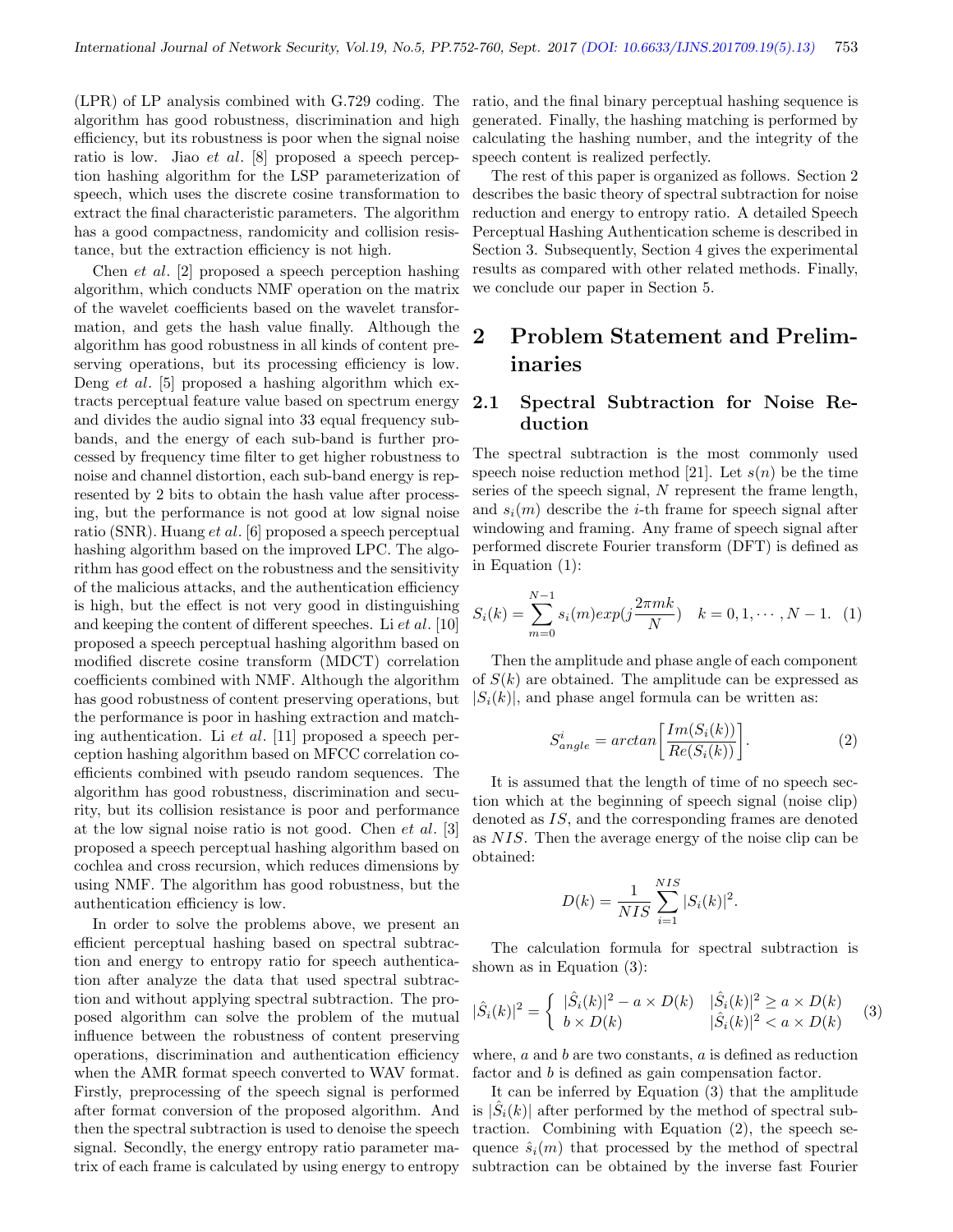transform (IFFT). In this paper, we use the characteristic of the phase insensitive of the speech signal, and the phase angle information of original speech is directly used in the speech signal processed by the method of spectral subtraction.

#### 2.2 Energy to Entropy Ratio

The core of the method of energy to entropy ratio is that the energy of speech section in the speech signal is upward bulge, and the spectral entropy value is less than the spectral entropy value of noise clip. The difference between the speech section and the noise section is more prominent by the method of the energy to entropy ratio. Supposing  $s(n)$  is the time series of the speech signal, the *i*-th frame of speech signal denotes as  $s_i(m)$  after processed by windowing and framing, and the length of frame denotes as N. Then energy of each frame is shown as follows.

$$
E_i = \sum_{m=1}^{N} s_i^2(m).
$$
 (4)

On the basis of Equation (4), the calculation relationship of energy is improved as follows.

$$
LE_i = log_{10}(1 + E_i/c).
$$

where,  $c$  is a constant. Because of the parameter  $c$ , when the parameter  $c$  is set to larger value and the amplitude of the energy  $E_i$  of each frame fiercely fluctuated and it will be decreased in the  $LE_i$ . So the noise and unvoiced section will be distinguished well by a optional parameter  $c$ . Parameter  $c$  is set to 2 in this paper.

Supposing speech signal in the time domain waveform denoted as  $s(n)$ , and the *i*-th frame of the speech signal which processed by applying windowing and framing denotes as  $s_i(m)$ . And then FFT is performed on  $s_i(m)$  and the normalized spectral probability density function of each frequency component is defined as  $p_i(k) = Y_i(k) / \sum_{k=0}^{N/2} Y_i(k)$ .  $Y_i(k)$  denotes the energy spectrum of the k-th line frequency component,  $p_i(k)$  represents the probability density of the k-th frequency component of the  $i$ -th frame, and N is the length of the FFT. The short-time spectral entropy of each analysis speech frame is shown in Equation (5):

$$
H_i = -\sum_{k=0}^{N/2} p_i(k) \log p_i(k).
$$
 (5)

 $\sqrt{1 + |LE_i/H_i|}.$ Thus the energy to entropy ratio is denoted as  $E E F_i =$ 

# 3 The Proposed Scheme

The processing flow of the efficient perceptual hashing algorithm based on spectral subtraction and energy to entropy ratio for speech authentication is shown in Figure 1. The speech of Android's AMR format signal is converted

to WAV format by the server platform of client, when the Android system communicated with iOS system. Firstly, the pre-processing is needed to the speech signal. Secondly, the method of spectral subtraction is performed in order to denoise the speech. And then the speech is processed by applying windowing and framing. Finally, the method of energy to entropy ratio is used to obtain energy to entropy value.



Figure 1: The flow chart of proposed algorithm

The hashing structure and matching of the speech signal are performed, and the processing steps are as follows:

- **Step 1:** Pre-processing. The speech signal  $s'(n)$  is obtained by pre-emphasis processing for the input signal  $s(n)$ . It is useful to improve the high frequency useful part of the signal and extract the subsequent feature. The sampling frequency of the speech signal  $s(n)$  is 16 kHz, the number of channels is single channel, and the sampling precision is 16 bit.
- Step 2: Spectral subtraction for noise reduction. The speech signal  $s'(n)$  is processed by spectral subtraction, and then the speech signal  $s''(n)$  is obtained. In the spectral subtraction experiment, the parameters are set as below: the length of frame is 30 ms, frame shift is 25 ms,  $NIS=8$ ,  $a=3$  and  $b=0.5$ . Different selection of the experimental parameters has significant impact on the results (especially noise). The above parameters are the optimal value after testing the experiment.
- Step 3: Framing and windowing. The smoothed frame edge is added for speech signal  $s''(n)$  by Hamming window. The length of frame is  $m$ . It is supposed that the speech  $s''(n)$  is divided into n frame, and signal  $A_i = \{A_i(k)|i = 1, 2, \cdots, n, k = 1, 2, \cdots, m\}$ is obtained.
- Step 4: Energy to entropy ratio. Firstly, FFT is performed on each frame signal  $A_i$ , then the frequency domain signal  $F_i = \{F_i(k)|i = 1, 2, \dots, n, k =$  $1, 2, \dots, m$  is obtained. Secondly, the energy value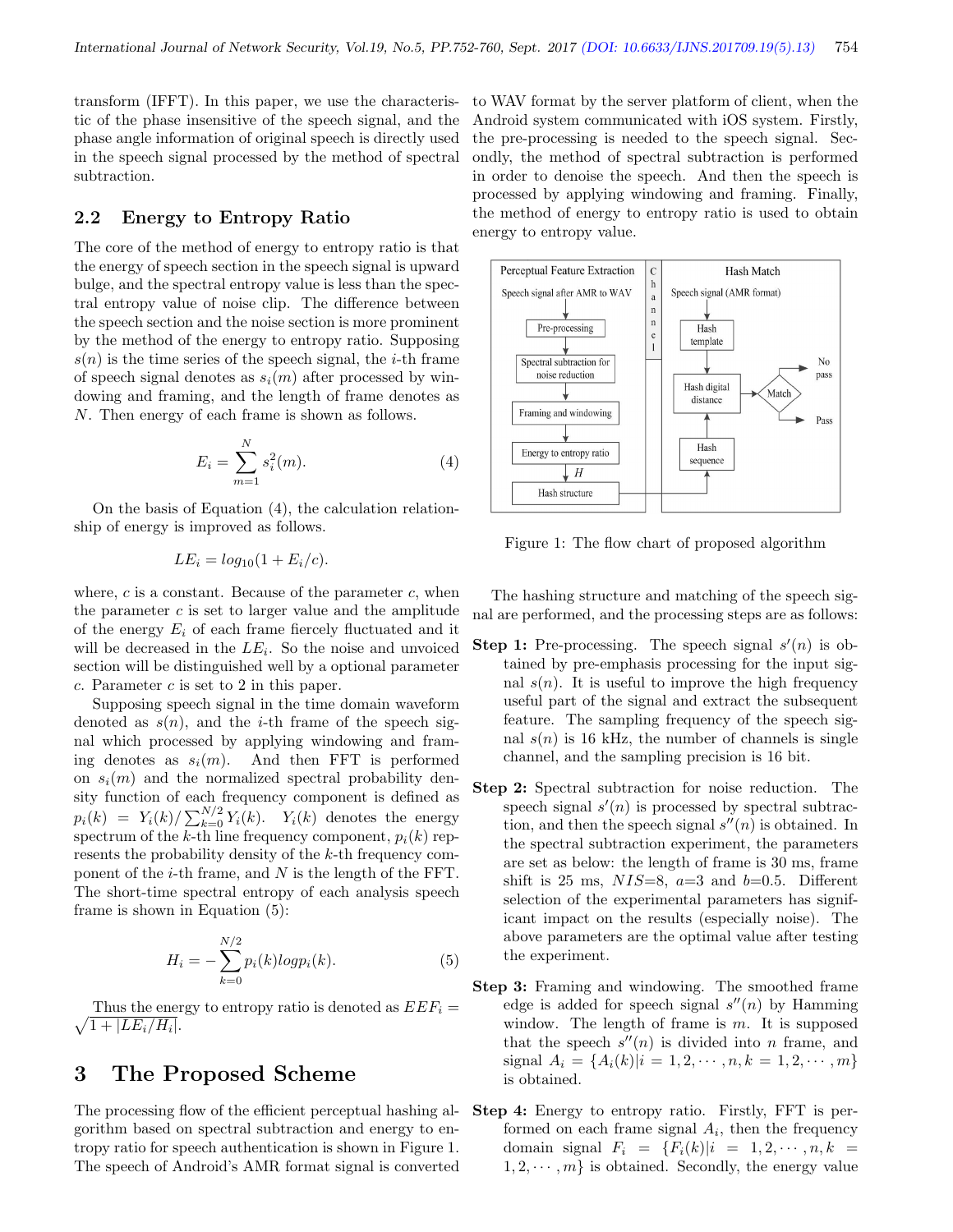of signal  $F_i$  is calculated through logarithmic energy algorithm, and then the spectral entropy value of signal  $F_i$  is calculated by spectral entropy algorithm. Finally, use the energy to entropy ratio to obtained the parameter matrix  $\mathbf{G}(1,n)$ , the parameter matrix  $\mathbf{G}(1,n)$  is obtained by using the method of energy to entropy ratio, the middle value of matrix  $\mathbf{G}(1,n)$ is extracted and it is added in the last new line of the matrix. The matrix  $\mathbf{G}(1,n)$  is transformed into matrix  $H(1, n + 1)$ .

Step 5: Hashing construction. Binary hashing construction is performed by  $H$ , the hashing sequence h is obtained, and the perceptual hashing sequence of speech signal  $s(n)$  is  $h(1, n) = [h]$ .

The binary hashing construction method is as follows.

Using the parameter matrix in the first row of data to subtract the next line of data, if the result is more than 0, the line data turn into 1, otherwise 0.

$$
h(i) = \begin{cases} 1 & H(i) > H(i+1) \\ 0 & H(i) \le H(i+1) \end{cases} i = 1, 2, \dots, n.
$$

Step 6: Hash digital distance and matching. The bit error rate (BER) is defined as normalized hamming distance  $D(:,:)$  of the perceptual hashing sequence that is derived from two speech clips s1 and s2, namely, the ratio of the error bit number to the total number of the perceptual hashing value. The calculation formula is shown as follows:

$$
D = \frac{\sum_{i=1}^{N} (|h_{s1} - h_{s2}|)}{N} = \frac{\sum_{i=1}^{N} (h_{s1} \oplus h_{s2})}{N}.
$$

where, D is the BER,  $h_{s1}$  and  $h_{s2}$  correspond to the perceptual hashing values generated by speech clip s1 and  $s2$ , and  $N$  is the length of the perceptual hashing values.

The probability of the appearance of "0" and "1" sequence is equal in theory, and the average normalized hamming distance is 0.5N. We use the hypothesis test of the BER to describe the hashing matching.

P<sub>0</sub>: Two speech clips s1 and s2 are the same clip if  $D \leq \tau$ .

#### P<sub>1</sub>: Two speech clips s1 and s2 are different clip if  $D > \tau$ .

The hashing values of the same speech clips will take some changes if it be processed by content preserving operations. By setting the size of matching threshold  $\tau$ , the perceptual hashing sequence mathematical distance of the speech clips s1 and s2 are compared. If the two mathematical distances  $D \leq \tau$ , and their perceptual content are treated as the same, the certification is passed, otherwise it doesn't pass the certification.

# 4 Experimental Results and Analysis

The speech data used in the experiment is the voice in the Texas Instruments and Massachusetts Institute of Technology (TIMIT) and the Text to Speech (TTS) speech library, which is composed of different contents recorded both in Chinese and English by men and women. Every speech clip is converted to WAV format by AMR format with the same length 4 s, which is of the form of 16 bits PCM, mono sampled at 16 kHz, the bit rate is 256 kbit/s, and the length of frame is 30 ms. The speech library in this paper is a total of 1,280 speech clips consisting of 600 English speech clips and 680 Chinese speech clips. The operating experimental hardware platform is Intel(R)  $Core(TM)$  i5-2410M CPU, 2.30 GHz, with computer memories of 4G. The operating software environment is MATLAB R2013a of Windows 7 system.

#### 4.1 Robustness Test and Analysis

The content preserving operations are performed for the 1,280 speech clips, as shown in Table 1. The comparison results in various BER and running time between the proposed algorithm and the algorithm without applying spectral subtraction method are shown in Table 2.

As can be seen from Table 2, the proposed algorithm has good robustness and higher operating efficiency for increasing and decreasing of the volume, filtering, resampling and re-encoding than that without applying spectral subtraction algorithm. This is due to the above content preserving operations have little effect on energy and spectral entropy of speech section, at the same time, the algorithm is simple, so it has good robustness and efficiency. However, the noise has great influence on the method of spectral entropy, so the effect is not good on the speech added noise whether it is 20 dB or 30 dB. But the echo is relatively significant influence on the speech section energy, the mean is still high. We can analyze the data from Table 2, when applying spectral subtraction method, we can see that the mean values of all content preserving operation are decrease, but the running efficiency is improved by nearly one times. It has a good improvement on the volume adjustment, echo, resampling and Gaussian noise, this is because of the above operations have great influence on the speech amplitude and noise clip, so the effect is improved obviously by applying spectral subtraction method. Filtering and re-coding has little influence on no speech section which at the beginning of speech signal (noise clip) and the speech amplitude, so the effect of improvement is not remarkable. However, the spectral subtraction method increased the computational complexity and decreased the efficiency. The speech signal to noise ratio is obtained after the speeches processed by spectral subtraction method: the average SNR of 20 dB speech increased by 6.1993 dB and the average SNR of 30 dB speech increased by 6.2538 dB.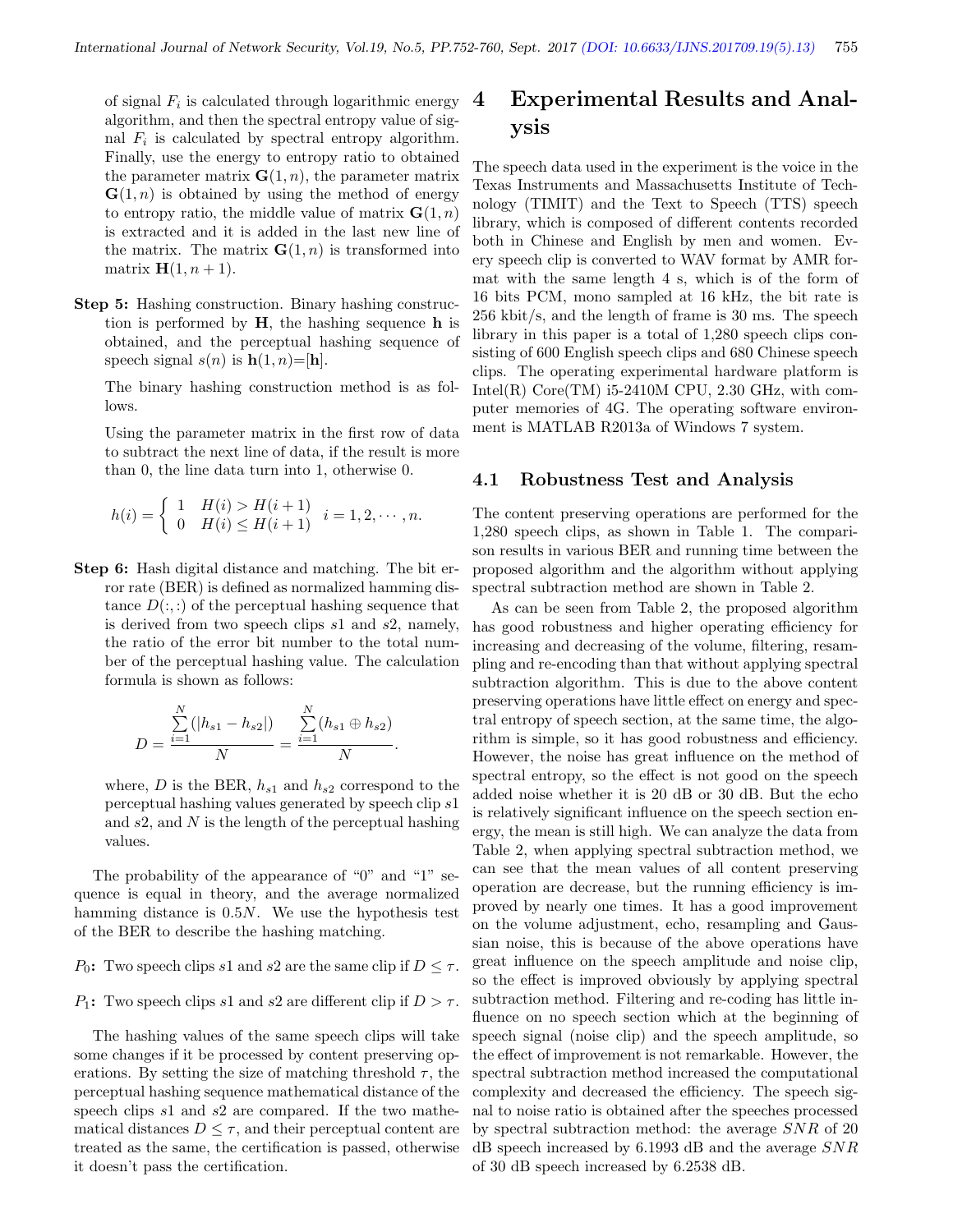| <b>Operating means</b> | Operation method                                                                       | Abbreviation          |
|------------------------|----------------------------------------------------------------------------------------|-----------------------|
| Volume Adjustment 1    | Volume down 50%                                                                        | V.J                   |
| Volume Adjustment 2    | Volume up $50\%$                                                                       | $V.\uparrow$          |
| FIR Filter             | 12 order FIR low-pass filtering, Cutoff frequency of 3.4 kHz                           | F.I.R                 |
| Butterworth Filter     | 12 order Butterworth low-pass filtering, Cutoff frequency of 3.4 kHz                   | B.W                   |
| Resampling 1           | Sampling frequency decreased to 8 kHz, and then increased to 16 kHz                    | $R.8 \rightarrow 16$  |
| Resampling 2           | Sampling frequency increased to 32 kHz, and then dropped to 16 kHz                     | $R.32 \rightarrow 16$ |
| Echo Addition          | Echo attenuation $25\%$ , delay 300 ms                                                 | E.A                   |
| Narrowband Noise 1     | $SNR=30$ dB narrowband Gaussian noise, center frequency distribution in $0 \sim 4$ kHz | G.N1                  |
| Narrowband Noise 2     | $SNR=20$ dB narrowband Gaussian noise, center frequency distribution in $0 \sim 4$ kHz | G.N2                  |
| MP3 Compression 1      | Re-encoded as MP3, and then decoding recovery, the rate is 32 kbit/s                   | M.32                  |
| MP3 Compression 2      | Re-encoded as MP3, and then decoding recovery, the rate is 192 kbit/s                  | M.192                 |

Table 1: Content preserving operations

Table 2: The comparison results in various BER and running time

| Algorithm             | Spectral subtraction algorithm |          |        | Without applying spectral subtraction algorithm |                       |        |          |        |         |                    |
|-----------------------|--------------------------------|----------|--------|-------------------------------------------------|-----------------------|--------|----------|--------|---------|--------------------|
| Operating means       | Mean                           | Variance | Max    | Time(s)                                         | Average<br>time $(s)$ | Mean   | Variance | Max    | Time(s) | Average<br>time(s) |
| $V \downarrow$        | 0.0007                         | 0.0023   | 0.0149 | 117                                             |                       | 0.0119 | 0.0112   | 0.0597 | 65      |                    |
| $V.\uparrow$          | 0.0175                         | 0.0198   | 0.0896 | 121                                             |                       | 0.0291 | 0.0270   | 0.1343 | 62      |                    |
| F.I.R                 | 0.0504                         | 0.0196   | 0.1269 | 123                                             |                       | 0.0529 | 0.0246   | 0.1493 | 64      |                    |
| B.W                   | 0.0369                         | 0.0172   | 0.1194 | 126                                             |                       | 0.0359 | 0.0207   | 0.1343 | 63      |                    |
| $R.8 \rightarrow 16$  | 0.0081                         | 0.0084   | 0.0448 | 121                                             |                       | 0.0119 | 0.0119   | 0.0672 | 65      |                    |
| $R.32 \rightarrow 16$ | 0.0004                         | 0.0018   | 0.0149 | 116                                             | 121.2                 | 0.0006 | 0.0022   | 0.0149 | 64      | 64.5               |
| E.A                   | 0.1042                         | 0.0287   | 0.2090 | 122                                             |                       | 0.1185 | 0.0308   | 0.2239 | 60      |                    |
| G.N1                  | 0.0770                         | 0.0314   | 0.2164 | 128                                             |                       | 0.0990 | 0.0518   | 0.3433 | 64      |                    |
| G.N2                  | 0.1363                         | 0.0360   | 0.2836 | 124                                             |                       | 0.1684 | 0.0568   | 0.3806 | 64      |                    |
| M.32                  | 0.0208                         | 0.0145   | 0.0821 | 118                                             |                       | 0.0249 | 0.0201   | 0.1119 | 70      |                    |
| M.192                 | 0.0027                         | 0.0047   | 0.0299 | 117                                             |                       | 0.0039 | 0.0061   | 0.0299 | 68      |                    |

The results of comparison between the proposed algorithm and the algorithm of Ref. [4], the average BER are shown in Table 3.

Table 3: Comparison of average BER

| Operating means       | Proposed | Ref. $[4]$ |
|-----------------------|----------|------------|
| V.J                   | 0.0007   | 0.0726     |
| V.↑                   | 0.0175   | 0.1123     |
| F.I.R.                | 0.0504   | 0.3428     |
| B.W                   | 0.0369   | 0.3445     |
| $R.8 \rightarrow 16$  | 0.0081   | 0.1004     |
| $R.32 \rightarrow 16$ | 0.0004   | 0.0163     |
| E.A                   | 0.1042   | 0.1886     |
| G.N1                  | 0.0770   | 0.4615     |
| M.32                  | 0.0208   | 0.1682     |
| M.192                 | 0.0027   | 0.1009     |

As shown in Table 3, the average BER of the proposed algorithm underwent above attacks is lower than the algorithm of Ref. [4], which shows that our algorithm has good robustness on the content preserving operation, especially on volume controlling, resampling and re-coding. And it is also far superior to the algorithm in Ref. [4] about the 30 dB Gaussian noise and filtering.

This paper totally get 816,003 BER values by conducted pairwise comparison between perceptual hash val-

ues from 1,280 different speech clips, and the false accept rate (FAR) and false reject rate (FRR) is obtained via above attacks, and drawing the FAR-FRR curve, the results of comparison between without applying spectral subtraction method and the algorithm in Ref. [4] are shown in Figure 2.

The above FAR-FRR curve is without the content preserving operation of 20 dB Gaussian noise. As shown in Figure 2(a), the FAR-FRR curve obtained by the proposed algorithm is not cross, which means that the proposed algorithm has good distinction and robustness, and it can identify the content of the content preserving operation and the different speech content accurately. As shown in Figure 2(b), when did not apply spectral subtraction method, the FAR-FRR curve of the algorithm was cross, this is due to the poor effect in the Gaussian noise, and the problem of discrimination and robustness cannot be solved very well. As shown in Figure  $2(c)$ , the FAR-FRR curve obtained by the algorithm in Ref. [4] is cross, and the problem of discrimination and robustness cannot be solved very well. Combined with Table 2 and Table 3, we can conclude that the robustness on the content preserving operations of the proposed algorithm is better than the algorithm in Ref. [4] and the algorithm without applying spectral subtraction method. Moreover, the noise greatly reduced after applying the spectral subtraction method and the balance with discrimination, robustness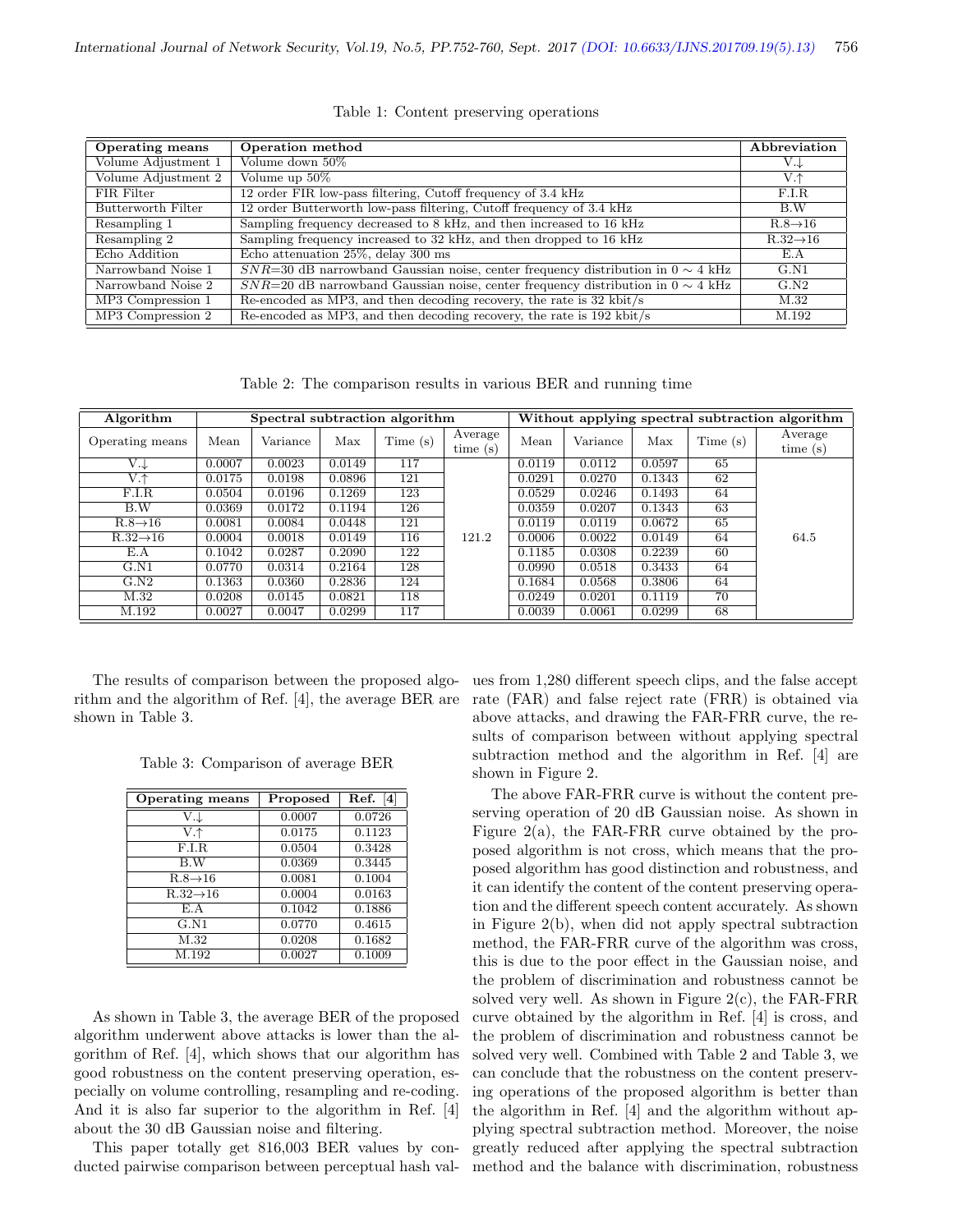

Figure 2: FAR-FRR curve of different algorithms. (a) The proposed algorithm, (b) The without applying spectral subtraction method, (c) The algorithm of Ref. [4].

and efficiency can be solved very well.

#### 4.2 Discrimination Test and Analysis

The BER of the perceptual hashing values of different speech contents basically obeys the normal distribution. By pairwise comparison of perceptual hash values for 1,280 speech clips, there are 816,003 BER values are obtained. The normal distribution of the BER values of the perceptual hashing sequences is shown in Figure 3.

According to the central limit theorem of De Moivre-Laplace, the hamming distance approximately obeys normal distribution. When adopting BER as the distance measure, the BERs approximately obey a normal distribution  $(\mu = p, \sigma = \sqrt{p(1-p)/N})$ , where N is the length of perceptual hashing sequence. The closer the BER distribution curve is to the normal distribution, the better



Figure 3: BER normal distribution diagram. (a) The proposed algorithm, (b) The without applying spectral subtraction method, (c) The algorithm of Ref. [4].

the randomicity and collision resistance of the perceptual hashing sequence. In this paper, the length of perceptual hashing sequence is  $N=134$ . The theoretical normal distribution parameters mean and standard deviation  $\mu=0.5$ ,  $\sigma$ =0.0307 that are obtained according to the central limit theorem of De Moivre-Laplace. The experimental results demonstrate that the mean and standard deviation are  $\mu_0$ =0.4452,  $\sigma_0$ =0.0463 in the proposed scheme. However, if without applying the spectral subtraction method in the proposed algorithm, the corresponding mean value is  $\mu_1$ =0.4933, and the standard deviation is  $\sigma_1$ =0.0446. The FAR is calculated in order to verify the correctness of the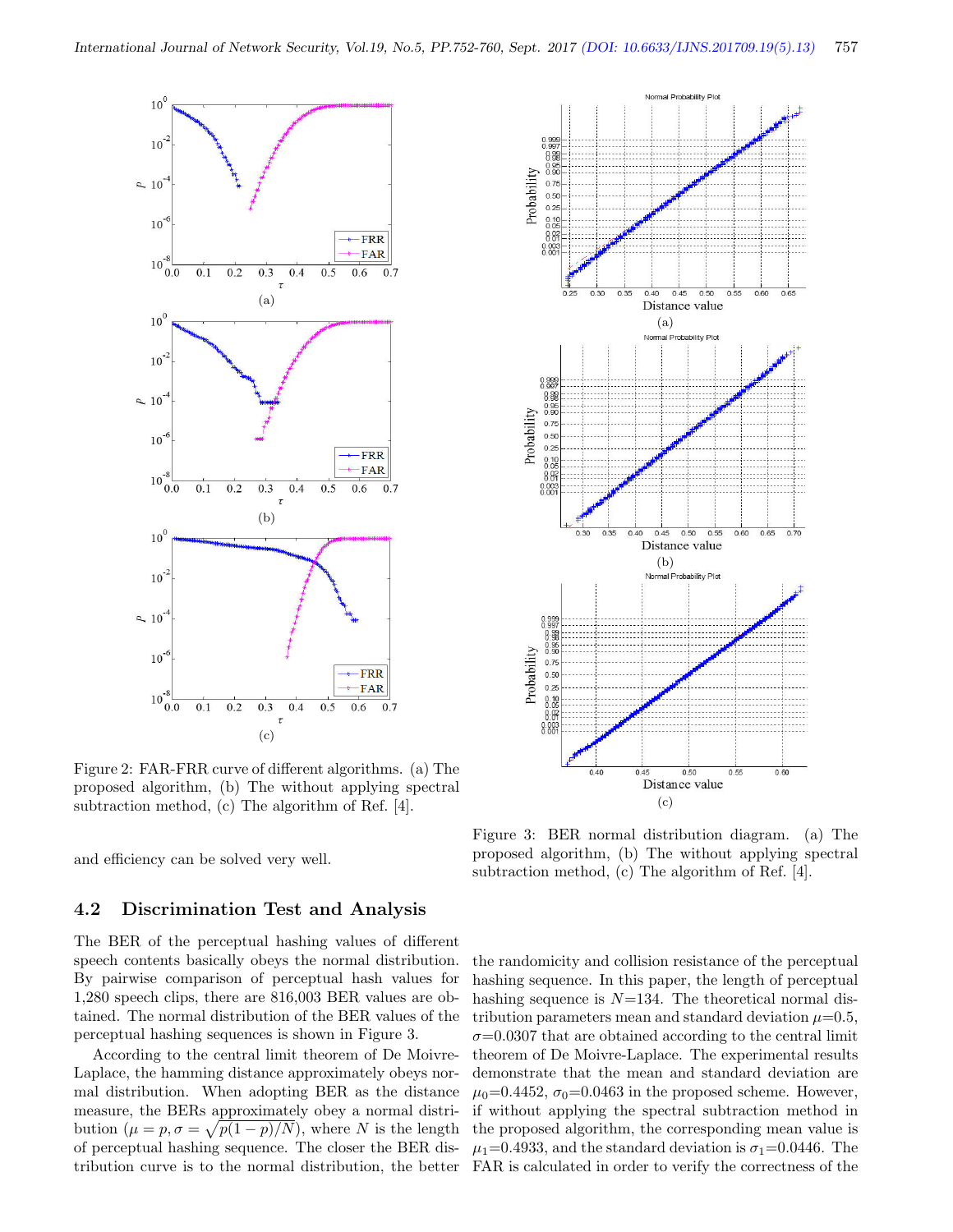experiment. The expression is shown as follows:

$$
FAR(\tau) = \int_{-\infty}^{\tau} f(x|\mu, \sigma) dx = \int_{-\infty}^{\tau} \frac{1}{\sigma \sqrt{2\pi}} e^{\frac{-(x-\mu)^2}{2\sigma^2}} dx.
$$

where,  $\tau$  is perceptual authentication threshold,  $\mu$  represents the BER mean,  $\sigma$  is called BER variance, x is called false acceptance rate.

The comparison results of FAR value are shown in Table 4.

As shown in Table 4, the smaller the matching threshold  $\tau$  is, the smaller the FAR value is. When the matching threshold  $\tau$ =0.23, there are approximately 1.67 speech clips misjudged in  $1 \times 10^6$  speech clips, it demonstrates that the algorithm could meet the requirement of perceptual hashing authentication. By comparison with the algorithm of without applying spectral subtraction methods it can be obtained that the FAR is far lower than the algorithm that applying spectral subtraction method. It is because that when applying spectral subtraction some speech clips are regarded as noise therefore the distinction is decreased. So it is necessary to improve the spectral entropy method to reduce the FAR. When the algorithm can distinguish between the different speeches and the content preserving operations completely, the  $\tau=0.2$  and FAR is  $1.111 \times 10^{-5}$  in Ref. [10], the  $\tau=0.3$  and the FAR is  $9.731 \times 10^{-5}$  in Ref. [11], so the FAR of the proposed algorithm is lower than the Ref. [10, 11].

#### 4.3 Tamper Detection and Localization

The speech instant messaging of mobile terminals are vulnerable to malicious tampering and attack of criminals. In order to achieve safe and reliable speech content authentication, the speech perception hash algorithm needs to possess the function of tamper detection and location ability for preventing illegal malicious attack and tampering. Generally, illegal malicious operation will cut or tamper part of the speech, errors under the content preserving operations of the speech are often distributed uniformly. However, errors caused by illegal malicious operation usually cause a greater impact in part of the area. So we can determine whether it has been tampered by comparing the hash value. Since the algorithm adopted in this paper is the binary perceptual hash value. So we can judge if there exist tampering by comparing perceptual hash value.

Calculated according to the standard speed 220 words per minute, if there are two or greater speech frames perceptual hashing values are different, we can affirm that it is tampered. This is because that the generally speaking speed is much faster than the standard. And it is also judged as tampering part in the case of the previous and latter frame is different, and the middle frame is same. Because when computing the perceptual hashing values, the previous frame hash value is affected by the latter frame hash value. In order to verify the sensitivity of the algorithm to malicious attacks or tamper, in the experiment, we select a clip of 4 s speech randomly; different speech from the same speaker is used to replace 10% speech clips. Figure 4 is the schematic diagram of perceptual hashing value of tamper localization, where the red elliptic curves contain regions that are tampered. It can be known that the algorithm has a certain ability of tamper detection, and has a good accuracy of tamper detection and localization.



Figure 4: Tamper localization schematic diagrams

#### 4.4 Efficiency Analysis

In order to assess the computational complexity and efficiency of the proposed algorithm, the average run-time is required when performing 1,280 speech clips which are selected randomly from the speech library. The comparison results of the proposed algorithm with the algorithm in Ref. [3, 4, 10] are show in Table 5. In Table 5, the file lengths are 4 s.

Table 5: Comparison of operating efficiency of the algorithm

| Algorithms                               | <b>Basic frequency</b><br>(GHz) | Average running<br>time(s) |  |  |
|------------------------------------------|---------------------------------|----------------------------|--|--|
| proposed                                 | 2.30                            | 0.0503                     |  |  |
| Without applying<br>spectral subtraction | 2.30                            | 0.0299                     |  |  |
| Ref. [3]                                 | 3.30                            | 0.9008                     |  |  |
| Ref. [4]                                 | 2.27                            | 0.1603                     |  |  |
| Ref. [10]                                | 2.50                            | 0.1304                     |  |  |

As shown in Table 5, the proposed algorithm efficiency is three times more faster than the Ref. [4], two times more faster than the Ref. [10], and nearly 18 times faster than the Ref. [3]. The proposed algorithm has high efficiency and low complexity, and the size of perceptual hashing sequence is 134, which is almost  $1/15$  of  $(N = 64 \times 8 \times 4)$ the algorithm in Ref. [8]. And the size of perceptual hashing sequence in the algorithm of Ref. [4, 10] is 360, which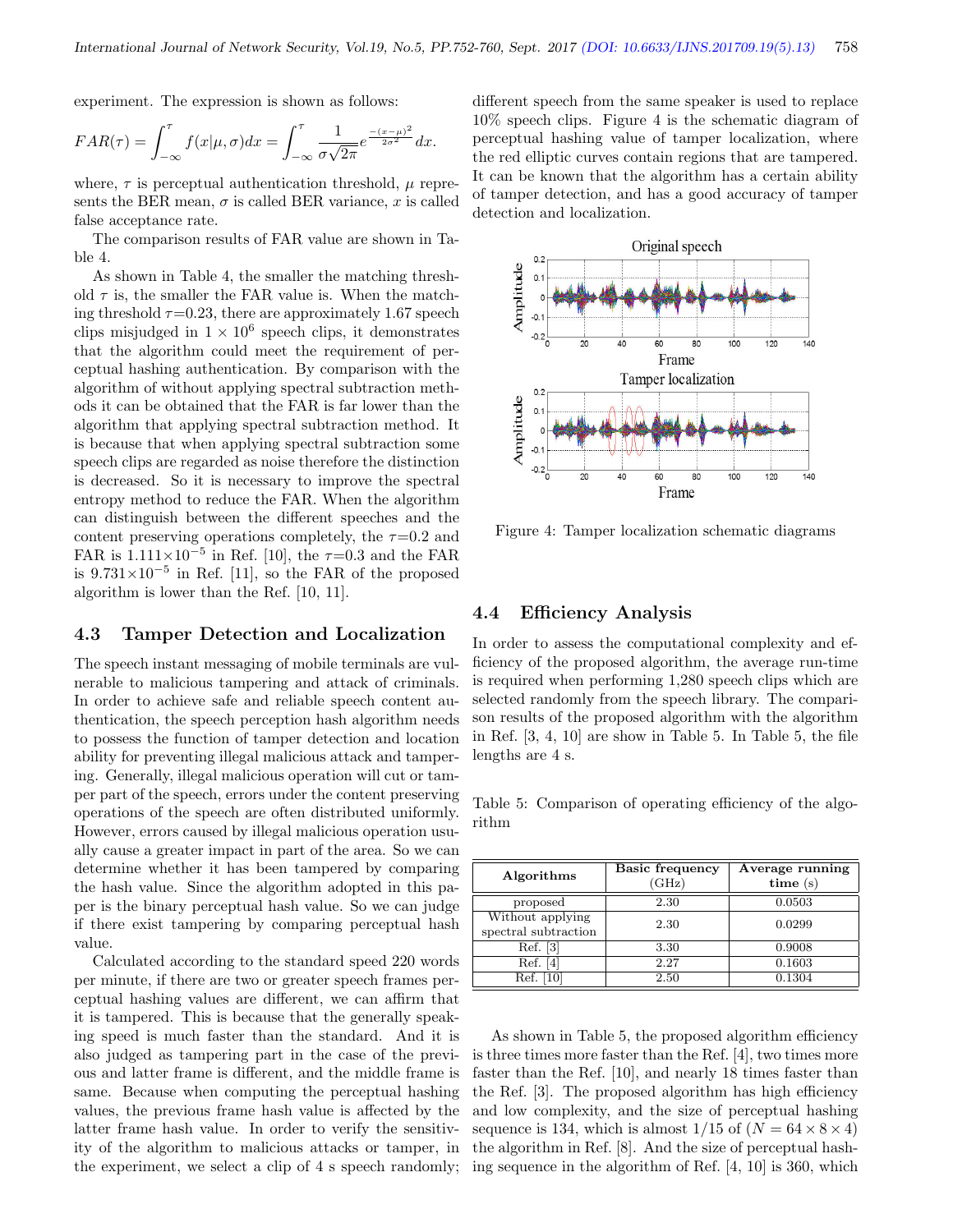| $\tau$ | Proposed                 | Without applying spectral subtraction | $\operatorname{Ref.} \left[10\right]$ | $\operatorname{Ref.}$ [11] |
|--------|--------------------------|---------------------------------------|---------------------------------------|----------------------------|
| 0.10   | $4.4688 \times 10^{-14}$ | $5.8061 \times 10^{-19}$              | $2.939 \times 10^{-12}$               | $2.976 \times 10^{-15}$    |
| 0.15   | 9.0999 $\times10^{-11}$  | 6.9481 $\times \overline{10^{-15}}$   | $1.144 \times 10^{-8}$                | $2.631 \times 10^{-12}$    |
| 0.20   | $5.9217 \times 10^{-8}$  | $2.4126 \times 10^{-11}$              | $1.111 \times 10^{-5}$                | $9.687 \times 10^{-9}$     |
| 0.23   | $1.6763 \times 10^{-6}$  | $1.7784 \times 10^{-9}$               |                                       |                            |
| 0.25   | $1.2435 \times 10^{-5}$  | $2.4465 \times 10^{-8}$               | $2.715 \times 10^{-4}$                | $1.484 \times 10^{-6}$     |
| 0.30   | $8.5614 \times 10^{-4}$  | $7.3185 \times 10^{-6}$               | $1.682 \times 10^{-3}$                | $9.731 \times 10^{-5}$     |

Table 4: The comparison results of FAR value

shown that the summary of the proposed algorithm is powerful. Therefore, the proposed algorithm can meet the requirements of real-time and low complexity of speech communication, which can be applied to the mobile devices with limited bandwidth speech communication terminal and lower hardware configuration in mobile computing environment.

# 5 Conclusions

An efficient speech perceptual hashing authentication algorithm is proposed based on the spectral subtraction and energy to entropy ratio. The algorithm uses the spectral subtraction method to denoise the speech signal, and then the energy to entropy value that obtained by the method of energy to entropy rate as the perceptual feature which is used to construct the hash sequence and the speech is authenticated. Finally the robustness, discrimination and efficiency of the applied spectral subtraction method and without applying spectral subtraction method are analyzed. Simulations show that the robustness (especially noise) of the proposed algorithm is superior to that without applying spectral subtraction method, but the efficiency is reduced by nearly 1 times and the FAR is increased. In the different speech content preserving operations, the proposed algorithm can effectively resist on the conventional operations, such as resampling, echo, filtering, etc. Especially the effect is good at the volume adjustment and resampling. The proposed algorithm can fully distinguish the different speeches and content preserving operations, at the same time, the false accept rate is low, the efficiency is high, the summary of the proposed algorithm is powerful, and it has a good accuracy of tamper detection and localization.

The main disadvantage of the proposed algorithm is that the efficiency is reduced and the FAR is increased after applying the spectral subtraction method. The next of the research objective is to improve the spectral subtraction in order to decrease the impact of Gaussian noise and reduce the FAR of the algorithm, as well as achieve the approximate recovery and encryption of the speech tampering.

### Acknowledgments

This study is supported by the National Natural Science Foundation of China under grant NSFC 61363078, the Natural Science Foundation of Gansu Province of China (No. 1606RJYA274). The authors gratefully acknowledge the anonymous reviewers for their valuable comments.

### References

- [1] J. Chen, S. Xiang, H. Huang, and W. Liu, "Detecting and locating digital audio forgeries based on singularity analysis with wavelet packet," Multimedia Tools and Applications, vol. 75, no. 4, pp. 2303–2325, 2016.
- [2] N. Chen, H. D. Xiao, and W. G. Wan, "Audio hash function based on non-negative matrix factorisation of mel-frequency cepstral coefficients," IET Information Security, vol. 5, no. 1, pp. 19–25, 2011.
- [3] N. Chen, H. D. Xiao, J. Zhu, J. J. Lin, Y. Wang, and W. H. Yuan, "Robust audio hashing scheme based on cochleagram and cross recurrence analysis," Electronics Letters, vol. 49, no. 1, pp. 7–8, 2013.
- [4] N. Chen and W. G. Wan, "Robust speech hash function," ETRI journal, vol. 32, no. 2, pp. 345–347, 2010.
- [5] J. Deng, W. Wan, R. Swaminathan, X. Yu, and X. Pan, "An audio fingerprinting system based on spectral energy structure," in Proceedings of the IET International Conference on Smart and Sustainable City (ICSSC'11), pp. 1–4, Shanghai, China, July 2014.
- [6] Y. B. Huang, Q. Y. Zhang, and Z. T. Yuan, "Perceptual speech hashing authentication algorithm based on linear prediction analysis," TELKOMNIKA Indonesian Journal of Electrical Engineering, vol. 12, no. 4, pp. 3214–3223, 2014.
- [7] Y. B. Huang, Q. Y. Zhang, Z. T. Yuan, and Z. P. Yang, "The hash algorithm of speech perception based on the integration of adaptive MFCC and LPCC," Journal of Huazhong University of Science and Technology (Natural Science Edition) (in Chinese), vol. 43, no. 2, pp. 124–128, 2015.
- [8] Y. H. Jiao, L. Ji, and X. M. Niu, "Robust speech hashing for content authentication," IEEE Signal Processing Letters, vol. 16, no. 9, pp. 818–821, 2009.
- [9] Y. H. Jiao, Q. Li, and X. M. Niu, "Compressed domain perceptual hashing for MELP coded speech," in Proceedings of the IEEE International Conference on